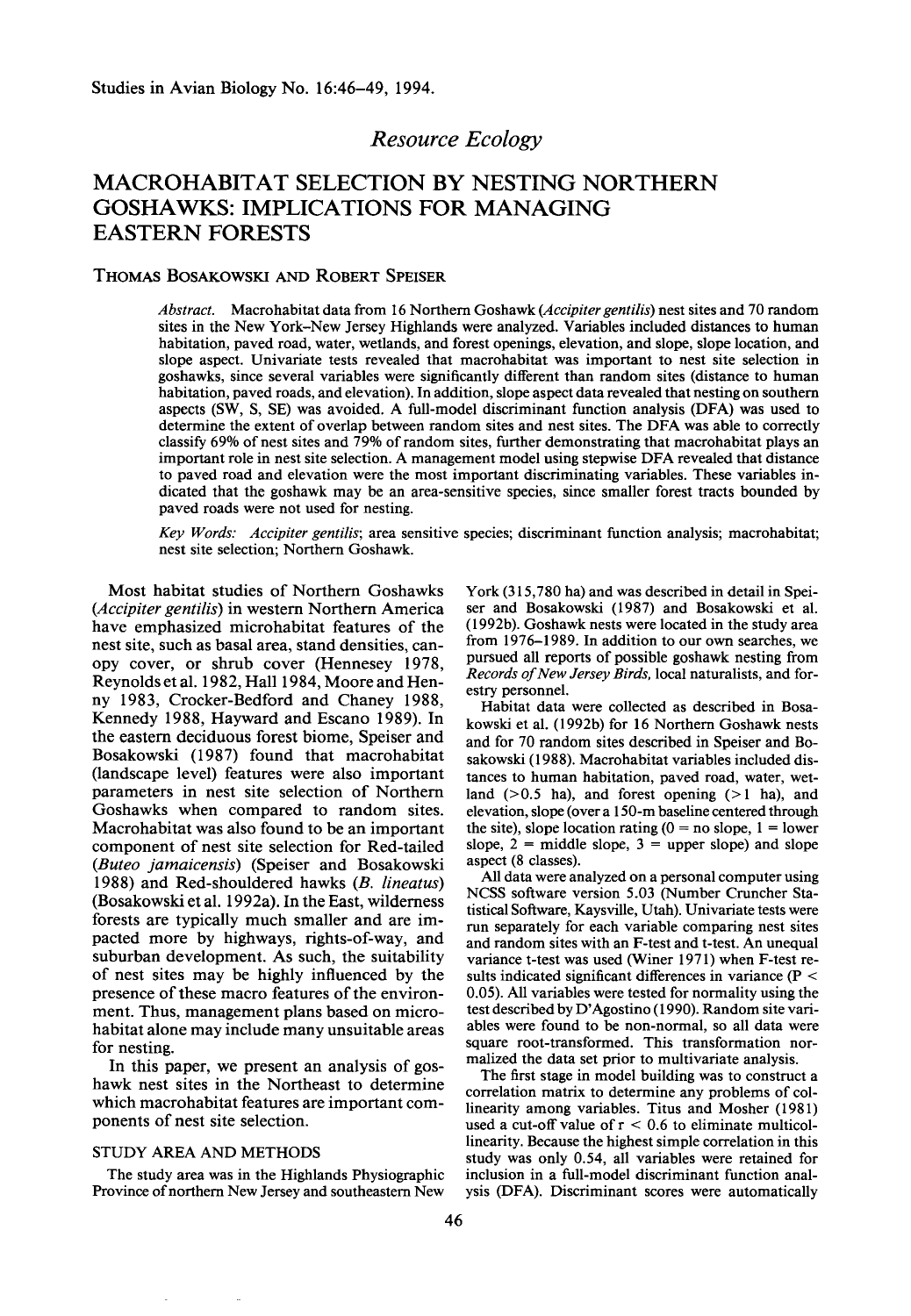|                             | Random site<br>$(N = 70)$ |    | Nest site<br>$(N = 16)$ |     |                   |                   |
|-----------------------------|---------------------------|----|-------------------------|-----|-------------------|-------------------|
|                             | Ÿ                         | SD | Ŷ                       | SD. | F-test<br>P value | t test<br>P value |
| Distance to $(m)$           |                           |    |                         |     |                   |                   |
| Paved road                  | $501.9 \pm 452.7$         |    | $1170.6 \pm 652.3$      |     | 0.079             | 0.000             |
| Human habitation            | $730.1 \pm 516.5$         |    | $1052.2 \pm 634.7$      |     | 0.314             | 0.034             |
| Water source                | $250.8 \pm 201.9$         |    | $212.2 \pm 106.2$       |     | 0.004             | 0.288             |
| Wetland                     | $564.2 \pm 552.0$         |    | $326.8 \pm 370.0$       |     | 0.080             | 0.084             |
| Forest opening              | $238.1 \pm 210.0$         |    | $263.8 \pm 116.8$       |     | 0.008             | 0.508             |
| Elevation (m)               | $273.1 \pm 84.2$          |    | $342.9 \pm 62.8$        |     | 0.155             | 0.003             |
| Slope (degrees)             | $8.67 \pm 5.84$           |    | $9.50 \pm 8.15$         |     | 0.108             | 0.637             |
| Slope location $(rank 0-3)$ | $1.14 \pm 1.12$           |    | $1.06 \pm 0.77$         |     | 0.074             | 0.786             |

**TABLE 1. MACROHABITAT VARIABLES PROM RANDOM SITES AND NIZST SITES OF NORTHERN GOSHAWKS WITH UNIvARIATE COMPARISONS** 

rescaled to a probability scale  $(0-1)$  by the NCSS pro**gram and were plotted to show the extent of group separation.** 

## **RESULTS**

## **STATISTICAL RESULTS**

**Nest sites and random sites were significantly different for several macrohabitat variables (Table 1). Distance to paved road, distance to human habitation, and elevation were significantly different when comparing means. Unequal variances were found for distance to water and distance to forest opening, with nest sites showing lower variation in each case. Goshawks nested in all but southern aspects (SW, S, SE) (Fig. l), resulting in a significantly different distribution from random sites (Kolmogorov-Smimov Test,**  2-tailed,  $D = 0.875$ ,  $P < 0.05$ ).

## **FULL-MODEL DISCRIMINANT FUNCTION ANALYSIS**

**Full-model DFA of the macrohabitat variables correctly classified 78.6% ofthe random sites and 68.8% of the goshawk nest sites. Conversely, there** 



**FIGURE 1. Slope aspects of Northern Goshawk nest sites and random sites. No aspect was determined for two nest sites and six random sites on level ground.** 

**were 15 misclassified random sites (2 1.4%) and 5 misclassified nest sites (3 1.3%) (Table 2). Discriminant scores from all sites were plotted to show the pattern of separation between the groups as well as to demonstrate the pattern of overlap that resulted in misclassified sites (Fig. 2).** 

#### **MANAGEMENT MODEL**

**Following the suggestion of Mosher et al. (1986), we also used a stepwise DFA to determine the most important discriminating variables in habitat selection. This test revealed that two of the original eight variables retained nearly the same Wilks' lambda value (Table 3), and that the prediction (classification) accuracy was also nearly the same. In this case, the nest site predictions remained the same, but one less random site was misclassified as a nest site.** 

## **DISCUSSION**

**Our results with discriminant models showed that goshawks do not select macrohabitat at random, as the majority of nest sites and random sites were correctly classified. Since random sites should include the whole spectrum of available habitat (suitable, marginal, and unsuitable habitat), a certain degree of overlap is expected between random site data and nest site data (Fig. 3). This overlap region includes all of the sites that the models had difficulty segregating between random and nest sites, which are typically known as misclassified sites (Fig. 2). Thus, the misclassified random sites included habitat that was both suitable and marginal for goshawk nesting, whereas the misclassified nest sites represented sites with marginal habitat for goshawks.** 

**Overall, these results suggest that goshawks are selecting certain macrohabitat features for nesting in eastern forests, which means that nest site selection is not based entirely on forest stand**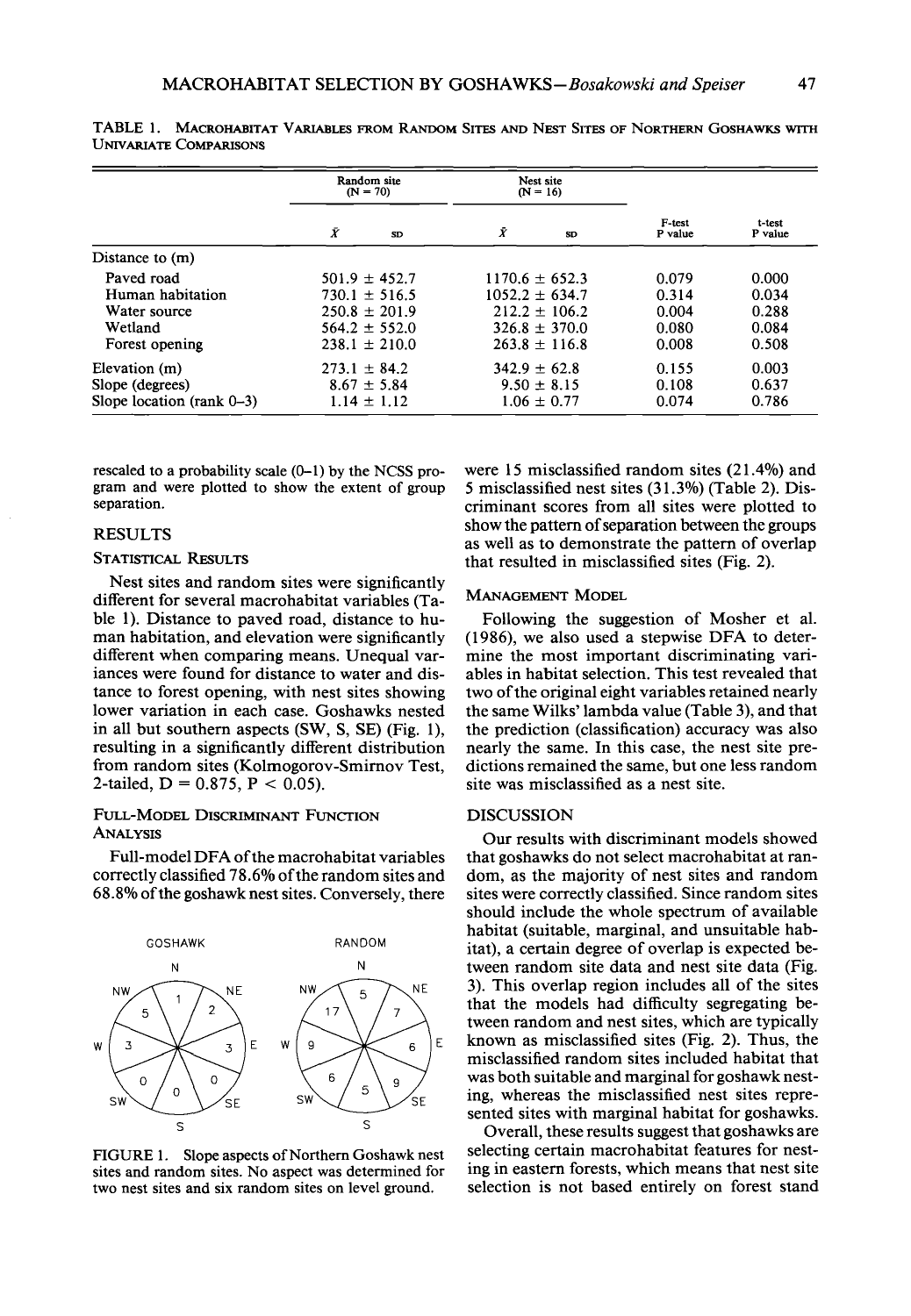|                          | Canonical coefficients |           |         |  |  |
|--------------------------|------------------------|-----------|---------|--|--|
| Variables                | Random<br>site         | Nest site | F-Prob  |  |  |
| Distance to              |                        |           |         |  |  |
| Paved road               | 0.286                  | 0.427     | < 0.001 |  |  |
| Human habitation         | 0.088                  | 0.080     | 0.858   |  |  |
| Water source             | 0.206                  | 0.179     | 0.669   |  |  |
| Wetland                  | 0.329                  | 0.316     | 0.727   |  |  |
| Forest opening           | 0.029                  | 0.097     | 0.308   |  |  |
| Elevation                | 2.544                  | 2.870     | 0.031   |  |  |
| Slope                    | 1.236                  | 0.968     | 0.370   |  |  |
| Slope location           | $-2.085$               | $-1.992$  | 0.440   |  |  |
| (Constant)               | $-30.80$               | $-39.69$  |         |  |  |
| Wilks' Lambda = $0.7065$ |                        |           |         |  |  |

**TABLE 2. SUMMARY OF FULL-MODEL DISCRIMINANT FUNCTION ANALYSIS OF SQUARE ROOT-TRANSFORMED MACROHABITAT VARIABLES FROM NORTHERN GOSHAWK NEST SITES AND RANDOM SITES** 

**characteristics. Additional investigations ofRedtailed Hawks (Speiser and Bosakowski 1988) and Red-shouldered Hawks (Bosakowski et al. 1992a) in the same study area also showed significant macrohabitat selection by these sympatric raptors, albeit each species exhibited different macrohabitat preferences. For the goshawk, this selectivity results in only a fraction of the total study area that is suitable macrohabitat for nesting, an important point for management and conservation in eastern forests. If the avoidance** 

**of southern aspects for nesting that we noted for 16 nests is verified with larger sample sizes, it may be possible to eliminate approximately 37.5% of management areas from future nest searches or habitat management.** 

**The remote nature of goshawk nest sites was characterized by significantly longer distances to paved roads and human habitation. Higher elevations were also selected, possibly because the largest wilderness areas occurred only at higher elevations in the study area. These results indi-**



FIGURE 2. Discriminant score distribution for full-model DFA macrohabitat model of nest sites  $(N = 16)$ and random sites  $(N = 70)$ . Data indicate probability of a site being a random site with arrows indicating group **means. Circled sites represent the misclassified sites.** 

|  |  |  | TABLE 3. SUMMARY OF STEPWISE DISCRIMINANT FUNCTION ANALYSIS (MANAGEMENT MODEL) OF SQUARE  |  |
|--|--|--|-------------------------------------------------------------------------------------------|--|
|  |  |  | Root-transformed Macrohabitat Variables from Northern Goshawk Nest Sites and Random Sites |  |

|                                        |                | Canonical coefficients |         |
|----------------------------------------|----------------|------------------------|---------|
| Variables                              | Random<br>site | <b>Nest</b><br>site    | F-Prob  |
| Distance to paved road                 | 8.06           | 11.84                  | < 0.001 |
| Elevation                              | 114.2          | 119.7                  | 0.004   |
| (Constant)<br>Wilks' Lambda = $0.7253$ | $-144.7$       | $-167.5$               |         |